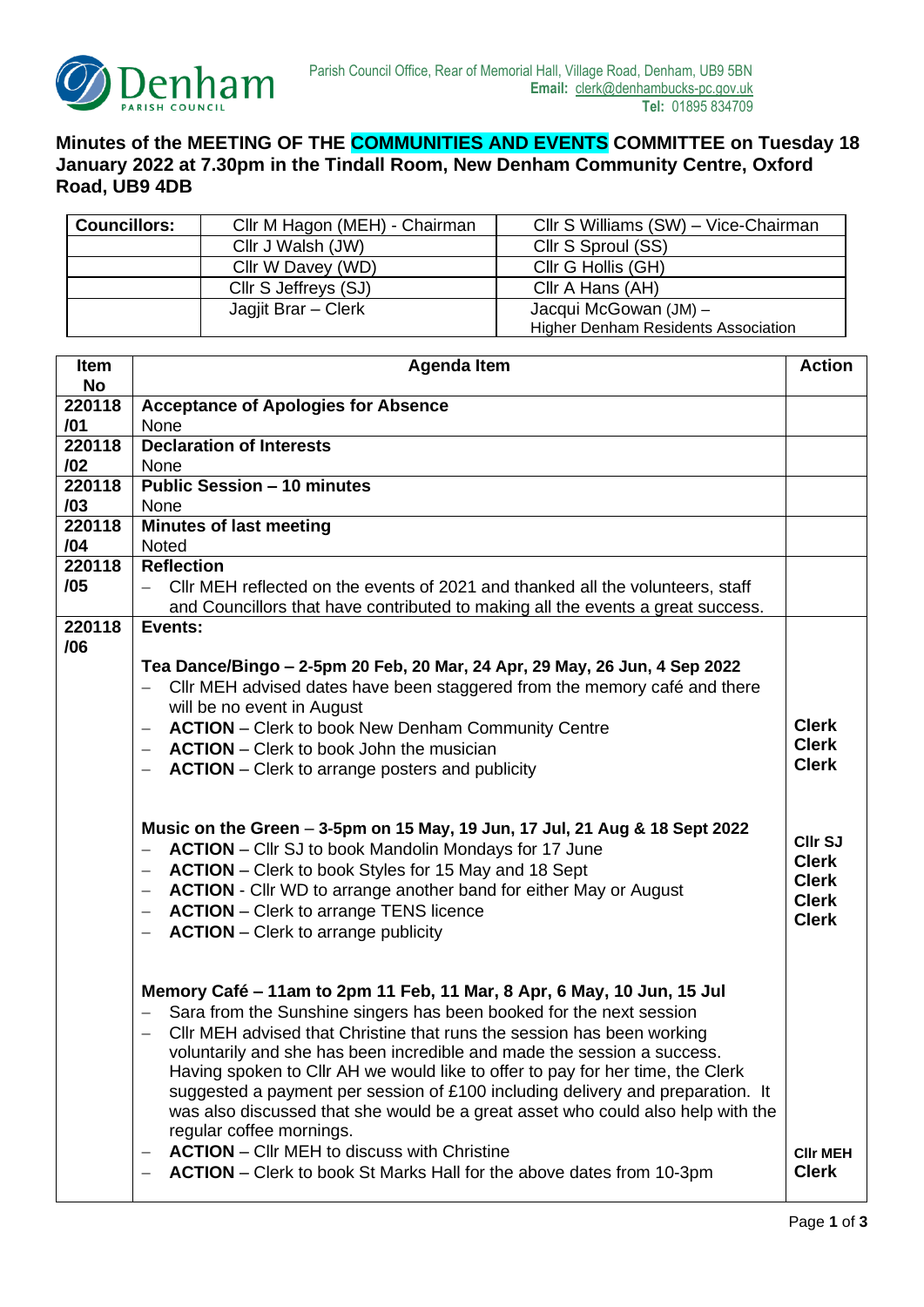|               | <b>Coffee mornings</b><br>CIIr MEH to set a date once she has discussed the session with Christine<br><b>Great British Spring Clean &amp; Community Litter Pick 2022</b>                                                                                                                                                                                                                                                                                                                                                                                                                                                                                                                                                                                                                                                                                                                                                                                          | <b>Clerk</b>                |
|---------------|-------------------------------------------------------------------------------------------------------------------------------------------------------------------------------------------------------------------------------------------------------------------------------------------------------------------------------------------------------------------------------------------------------------------------------------------------------------------------------------------------------------------------------------------------------------------------------------------------------------------------------------------------------------------------------------------------------------------------------------------------------------------------------------------------------------------------------------------------------------------------------------------------------------------------------------------------------------------|-----------------------------|
|               | ACTION - Clerk to arrange posters calling for volunteers and champions to run<br>the project and advertise on the website, In & Around and the newsletter.<br><b>ACTION</b> – Cllr GH to enquire with Gary Honour whether there is support from<br>$\qquad \qquad -$<br>Bucks for community litter picks                                                                                                                                                                                                                                                                                                                                                                                                                                                                                                                                                                                                                                                          | <b>CIIr GH</b>              |
|               | Queens Jubilee Events - June 2022 -<br>There were discussions regarding holding events in each of the five settlements,<br>or one central event on Sunday 8 June 2022.<br>JM advised that Higher Denham are looking to arrange an event and would be<br>$\overline{\phantom{0}}$<br>also happy to join a central event.<br>It was discussed that Martinsfield would be the ideal central location, there are<br>enquires that need to be made URGENT ACTION - Clerk to request permission<br>from Martin-Baker and report back to the committee. Following the outcome JM<br>will decide if Higher Denham Residents will join the celebrations or hold a<br>separate event.<br>It was discussed that some Councillors may not be available on the day.<br>$\qquad \qquad -$<br>Cllr MEH raised grants could be made available to communities wishing to<br>arrange local events?<br>Cllr MEH advised that she has started to design a poster<br>$\qquad \qquad -$ | <b>Clerk</b>                |
|               | <b>Jubilee Tree Planting</b><br>CIIr MEH had investigated the two companies for the Scotts Pine and advised<br>that Chew Valley trees were able to provide a tree to our specification. ACTION<br>- Clerk to proceed with purchase of 70 litre Scots Pine from Chew Valley Trees<br>Tree to be planted in Knighton Way Lane Play Area with a ribbon cutting<br>ceremony during the Jubilee weekend.                                                                                                                                                                                                                                                                                                                                                                                                                                                                                                                                                               | <b>Clerk</b>                |
| 220118<br>/07 | <b>Volunteer Meeting &amp; Responsibilities</b><br>CIIr MEH will be holding a meeting with volunteers advising that they will now<br>$-$<br>need further training including the following:<br><b>Emergency First Aid</b><br>$\circ$<br>Safeguarding<br>$\circ$<br><b>DBS Checks</b><br>$\circ$<br><b>ACTION</b> – Cllr MEH to progress with Community Impact Bucks and acquire a<br>$\overline{\phantom{0}}$<br>suitable first aid kit                                                                                                                                                                                                                                                                                                                                                                                                                                                                                                                            | <b>CIIr MEH</b>             |
| 220118<br>/08 | <b>Litter</b><br>See above                                                                                                                                                                                                                                                                                                                                                                                                                                                                                                                                                                                                                                                                                                                                                                                                                                                                                                                                        |                             |
| 220118        | <b>Community Board Update</b>                                                                                                                                                                                                                                                                                                                                                                                                                                                                                                                                                                                                                                                                                                                                                                                                                                                                                                                                     |                             |
| /09           | Application for a projector and other items to be progressed to 2022/23 budget<br>$\qquad \qquad -$<br>JM advised that she would investigate if she can access old audio-visual                                                                                                                                                                                                                                                                                                                                                                                                                                                                                                                                                                                                                                                                                                                                                                                   |                             |
|               | $\overline{\phantom{m}}$<br>equipment for use at the Memory Café<br>Cllr AH also advised his personal projector can also be made available                                                                                                                                                                                                                                                                                                                                                                                                                                                                                                                                                                                                                                                                                                                                                                                                                        | <b>JM</b><br><b>CIIr AH</b> |
| 220118<br>/10 | <b>Spring Bulbs</b><br>CIIr MEH advised that there were difficulties with bulb planting due to the cold<br>weather, we will monitor the blooms this spring and only re-plant in areas which<br>do not flower - ALL AGREED<br>A considerable number of bulbs were also given to Kings Island management<br>office                                                                                                                                                                                                                                                                                                                                                                                                                                                                                                                                                                                                                                                  |                             |